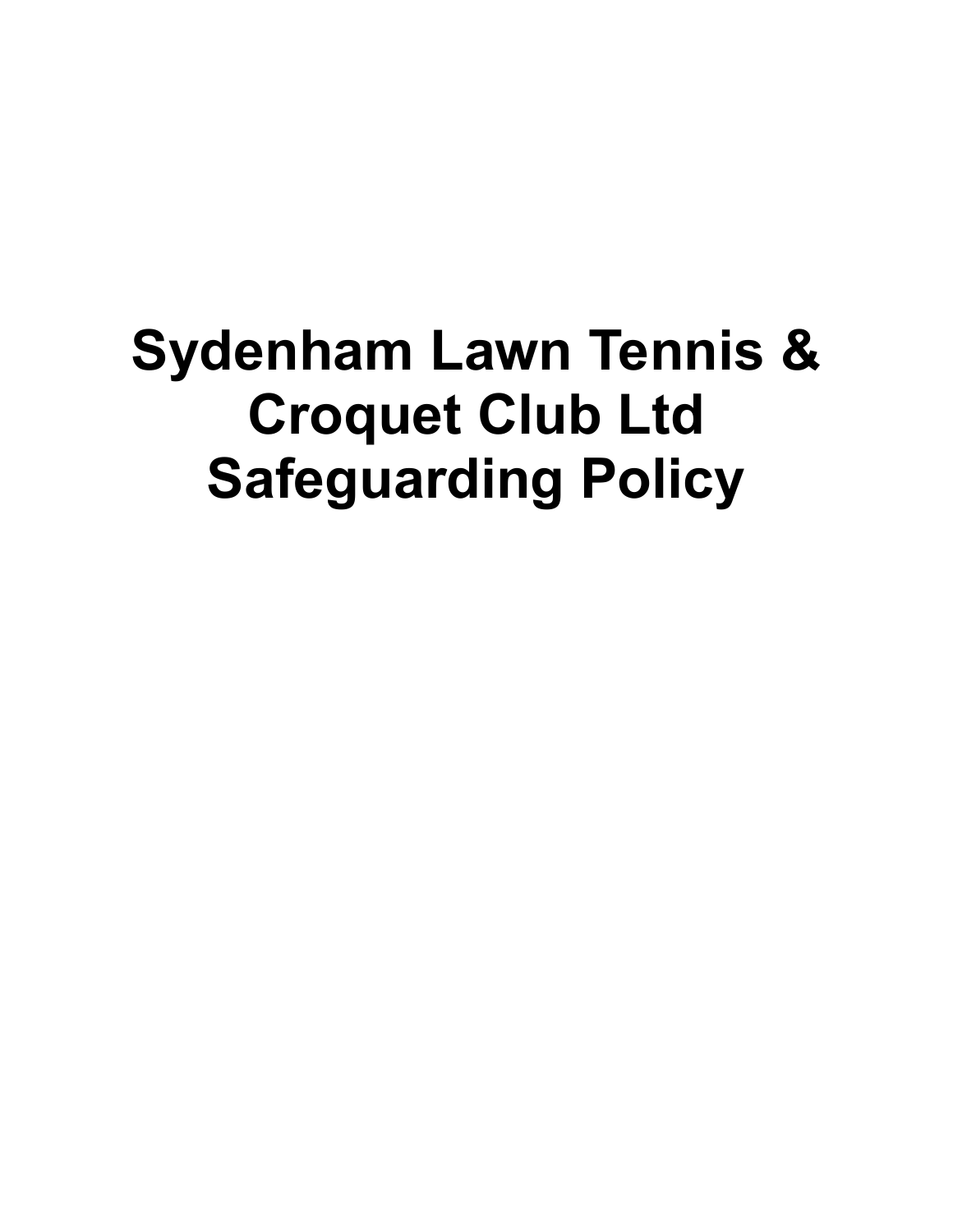### Reporting a Safeguarding Concern within the Tennis Environment

How to respond to concerns that arise within a tennis environment.

For Tennis Wales / Tennis Scotland cases, on-going consultation will take place with them.

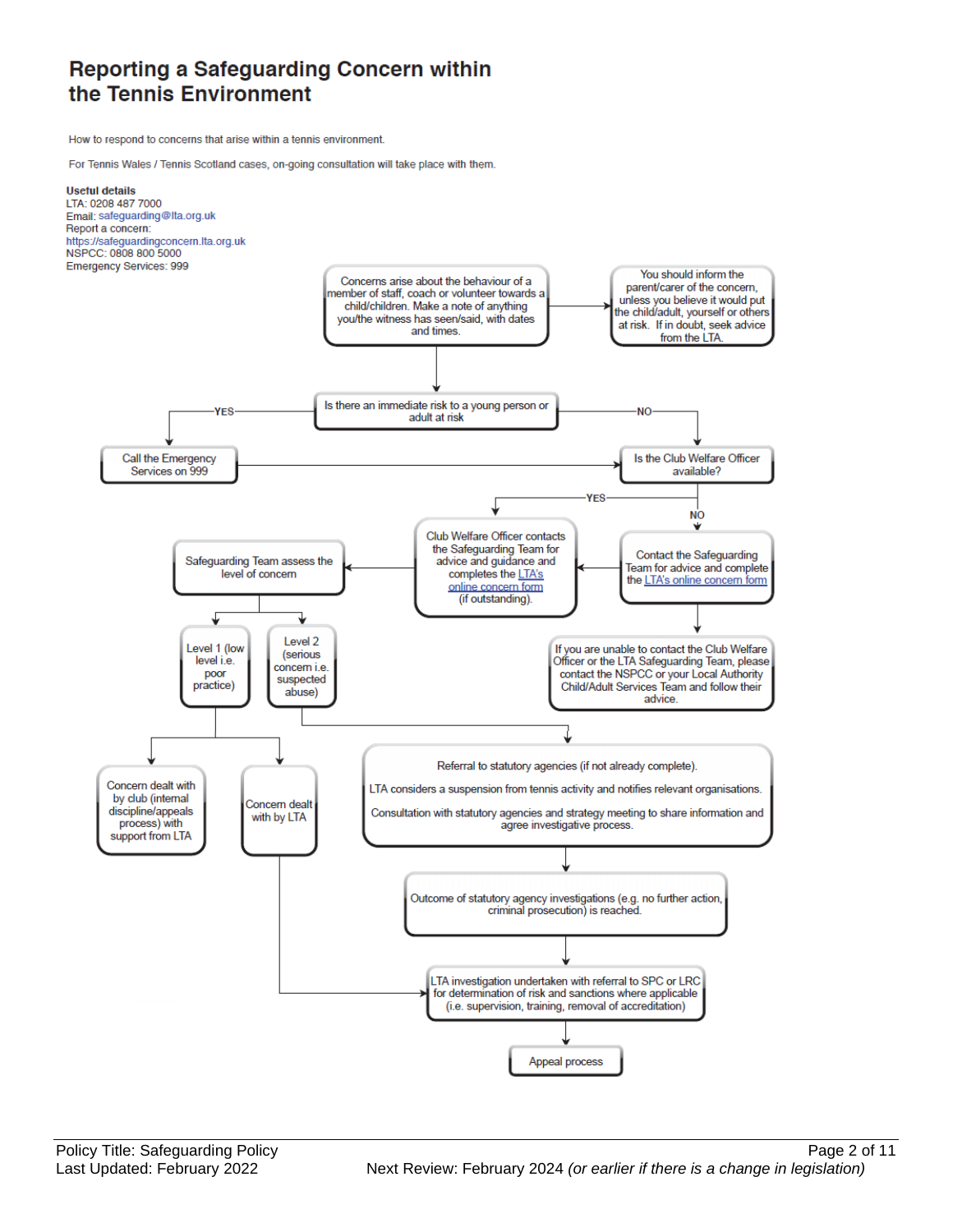## **Safeguarding Policy**

#### **1. Policy statement**

Sydenham Lawn Tennis & Croquet Club Ltd ('the Club') is committed to prioritising the well-being of all children and adults at risk, promoting safeguarding in our club at all times, including all programmes and events we run. All activities, events and trips arranged by the Club run in accordance with the LTA's Safeguarding at Events and Competitions guidance. This Policy strives to minimise risk, deliver a positive tennis experience for everyone and respond appropriately to all safeguarding concerns/disclosures.

#### **2. Use of terminology**

**Child:** a person under the age of eighteen years.

Note that some legislation in Scotland defines a child as a person under sixteen years old. However, where there is any safeguarding concern, anyone under the age of 18 is regarded as a child unless advised otherwise by the LTA Safeguarding Team.

**Adult at risk:** a person aged eighteen years or over who is, or may be, in need of community care services by reason of disability, age or illness; and is, or may be, unable to take care of, or unable to protect him or herself against abuse or neglect.

**Safeguarding children:** protecting children from abuse and neglect, preventing the impairment of children's health or development, ensuring that they grow up in circumstances consistent with the provision of safe and effective care, and taking action to enable all children to have the best life chances.

**Safeguarding adults at risk:** protecting adults from abuse and/or neglect. Enabling adults to maintain control over their lives and make informed choices without coercion. Empowering adults at risk, consulting them before taking action, unless someone lacks the capacity to make a decision, or their mental health poses a risk to their own or someone else's safety, in which case, always acting in his or her best interests.

*(See appendix A for full glossary of terms)*.

#### **3. Scope**

This Policy is applicable to all staff, contractors, volunteers, committee members, coaches and Club members. It is in line with national legislation and applicable across the UK.

Advice, guidance and support is available from the LTA Safeguarding Team.

#### **4. Responsibility for the implementation of the Safeguarding Policy, Code of Conduct and Reporting Procedure**

#### **SAFEGUARDING IS EVERYONE'S RESPONSIBILITY: NOT RESPONDING TO A SAFEGUARDING CONCERN IS NOT AN OPTION.**

- Our Club's Board of Directors has overall accountability for this Policy and its implementation
- Our Club Welfare Officer Dez Lewington is responsible for updating this Policy in line with legislative and Club developments
- All individuals involved in/present at the Club are required to adhere to the Policy and Code of Conduct
- The LTA Safeguarding Team and Tennis Scotland, Tennis Wales and Tennis Foundation Safeguarding Leads can offer support to help clubs proactively safeguard.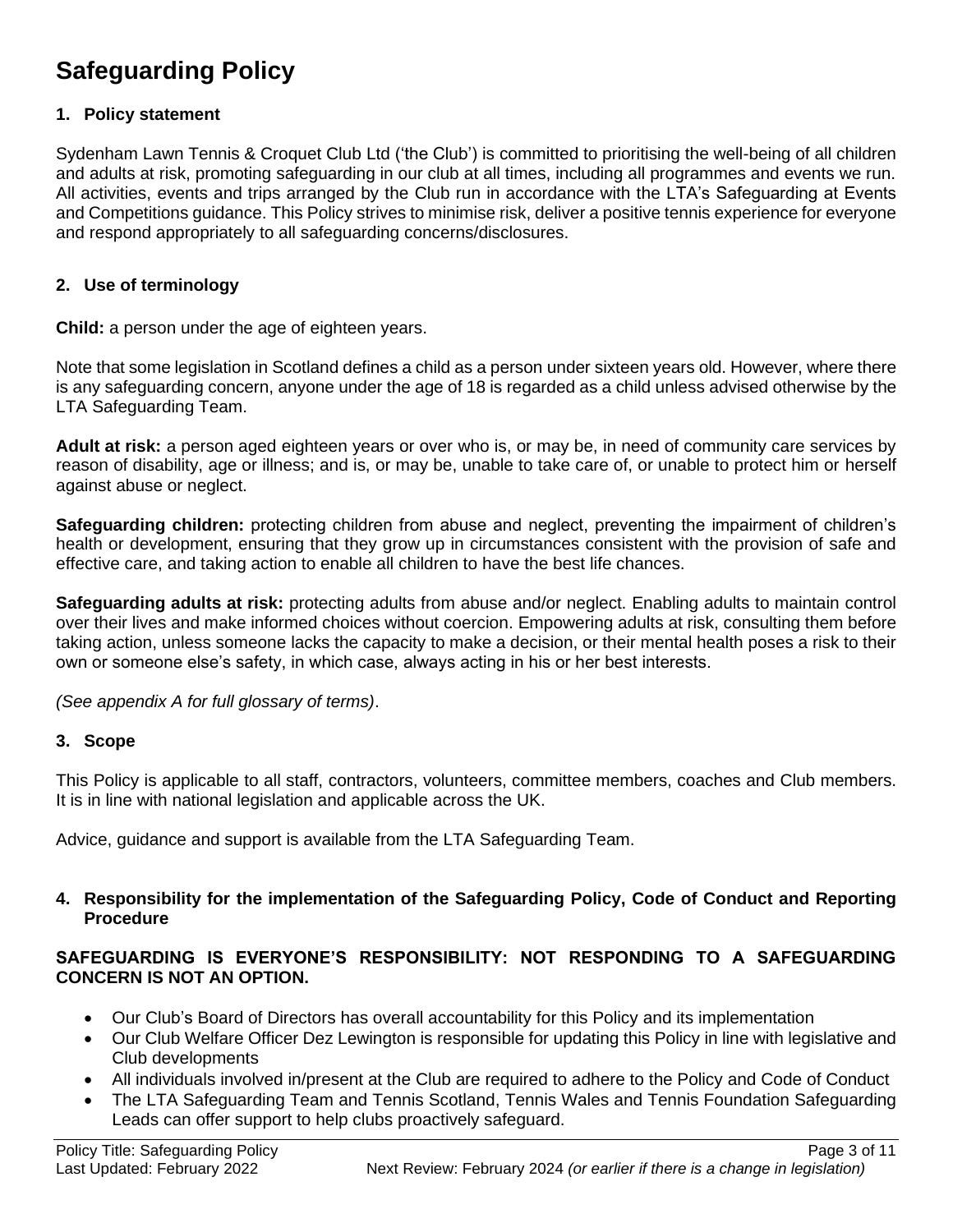#### **Where there is a safeguarding concern/disclosure:**

- The individual who is told about, hears, or is made aware of the concern/disclosure is responsible for following the Reporting a Safeguarding Concern Procedure shown in the flowchart at the beginning of this policy. Unless someone is in immediate danger, they should inform their Club Welfare Officer, LTA Safeguarding Team or National Safeguarding Lead.
- The Club Welfare Officer and Safeguarding Leads are responsible for reporting safeguarding concerns to the LTA Safe Safeguarding Team.
- The LTA Safeguarding Team is responsible for assessing all safeguarding concern/disclosures that are reported to them and working with the Club Welfare Officer and National Safeguarding Leads to follow up as appropriate on a case-by-case basis, prioritising the well-being of the child/ adult at risk at all times. Dependent on the concern/disclosure, a referral may be made to:
	- o The police in an emergency (999);
	- o London Borough of Bromley Children's Services (020 8461 7373)
	- o London Borough of Bromley Adult Services (020 8461 7777)
	- o Local Authority Designated Officer (London Borough of Bromley)) for concerns/disclosures about a member of staff, consultant, coach, official or volunteer (020 8461 7669)

#### **5. Breaches of the Safeguarding Policy, Code of Conduct and Reporting Procedure**

Breaches of this Policy and/or failure to comply with the outlined responsibilities may result in the following:

- Disciplinary action leading to possible exclusion from the club, dismissal and legal action
- Termination of current and future roles within the Club and roles in other clubs, the LTA, Tennis Wales, Tennis Scotland and the Tennis Foundation*.*

Actions taken by players, parents or carers, staff, consultants, volunteers, officials, coaches inside or outside of the Club that are seen to contradict this Policy may be considered a violation of this Policy.

Where an appeal is lodged in response to a safeguarding decision made by the Club, the individual should adhere to the Club's appeal procedure as set out in the Club Disciplinary Rules.

#### **6. Whistleblowing**

Safeguarding children and adults at risk requires everyone to be committed to the highest possible standards of openness, integrity and accountability. As a club, we are committed to encouraging and maintaining a culture where people feel able to raise a genuine safeguarding concern and are confident that it will be taken seriously.

#### **What is whistle blowing?**

In the context of safeguarding, "whistle blowing" is when someone raises a concern about the well-being of a child or an adult at risk.

A whistle blower may be:

- a player;
- a volunteer:
- a coach:
- other member of staff;
- an official;
- a parent;
- a member of the public.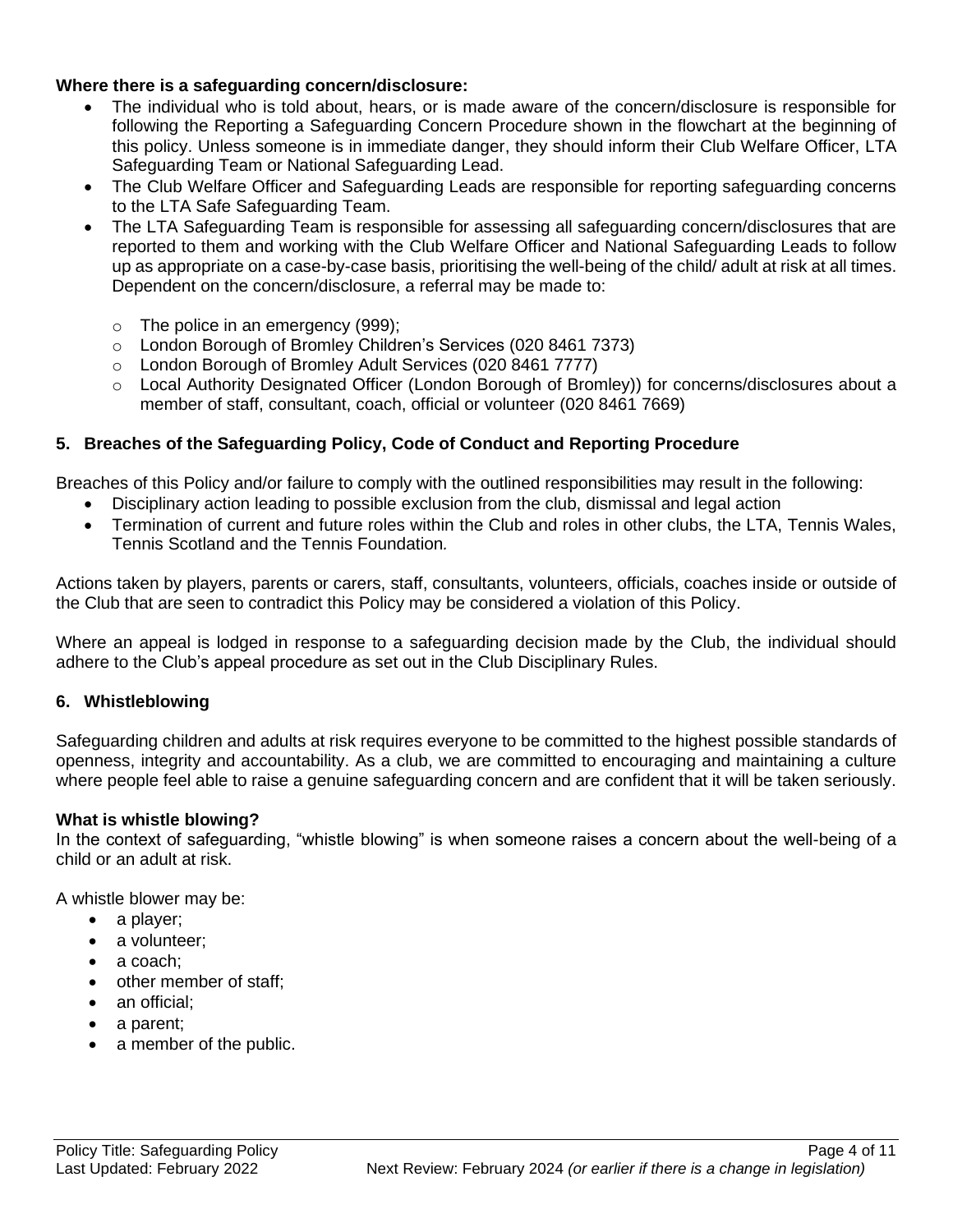#### **How to raise a concern about a child or an adult at risk at the Club**

If a child or an adult at risk is in immediate danger or risk of harm, the police should be contacted by calling 999.

Where a child or an adult at risk is not in immediate danger, any concerns about their well-being should be made without delay to the Club Welfare Officer. Where the Club Welfare Officer is unavailable, eg holiday, either of the Deputy Welfare Officers should be contacted.

The Club Welfare Officer will pass the details of the concern on to the LTA Safeguarding Team at the earliest opportunity and the relevant local authority and the police will be contacted, where appropriate.

If, however, the whistle blower does not feel comfortable raising a concern with the Club Welfare Officer, the whistle blower should contact the LTA Safeguarding Team directly on 020 8487 7000, the Local Authority Designated Officer (LADO) on 020 8461 7669 or the NSPCC on 0808 800 5000.

*The Club Welfare Officer Dez Lewington can be contacted by: Email dez.lewington@sltcc.co.uk or Mob. 07803 269293. Deputy Welfare Officers can be contacted as follows: Gillian Bartlett – gillian.bartlett@sltcc.co.uk and Keith McMillan – mcmillan.keith@yahoo.co.uk.*

#### **Information to include when raising a concern**

The whistle blower should provide as much information as possible regarding the incident or circumstance which has given rise to the concern, including:

- their name and contact details (unless they wish to remain anonymous);
- names of individuals involved;
- date, time and location of incident/circumstance; and
- whether any witnesses were present.

#### **What happens next?**

All concerns raised by a whistle blower about the well-being of a child or an adult at risk will be taken seriously and every effort will be made to deal with each concern fairly, quickly and proportionately.

If the whistle blower does not believe that the concern has been dealt with appropriately and wishes to speak to someone outside the Club or the LTA Safeguarding Team, the NSPCC Whistleblowing advice line should be contacted on 0800 028 0285 or by emailing [help@nspcc.org.uk.](mailto:help@nspcc.org.uk)

#### **Support**

The Club will not tolerate any harassment, victimisation or unfair treatment of, and will take appropriate action to protect, whistle blowers when they raise a concern in good faith.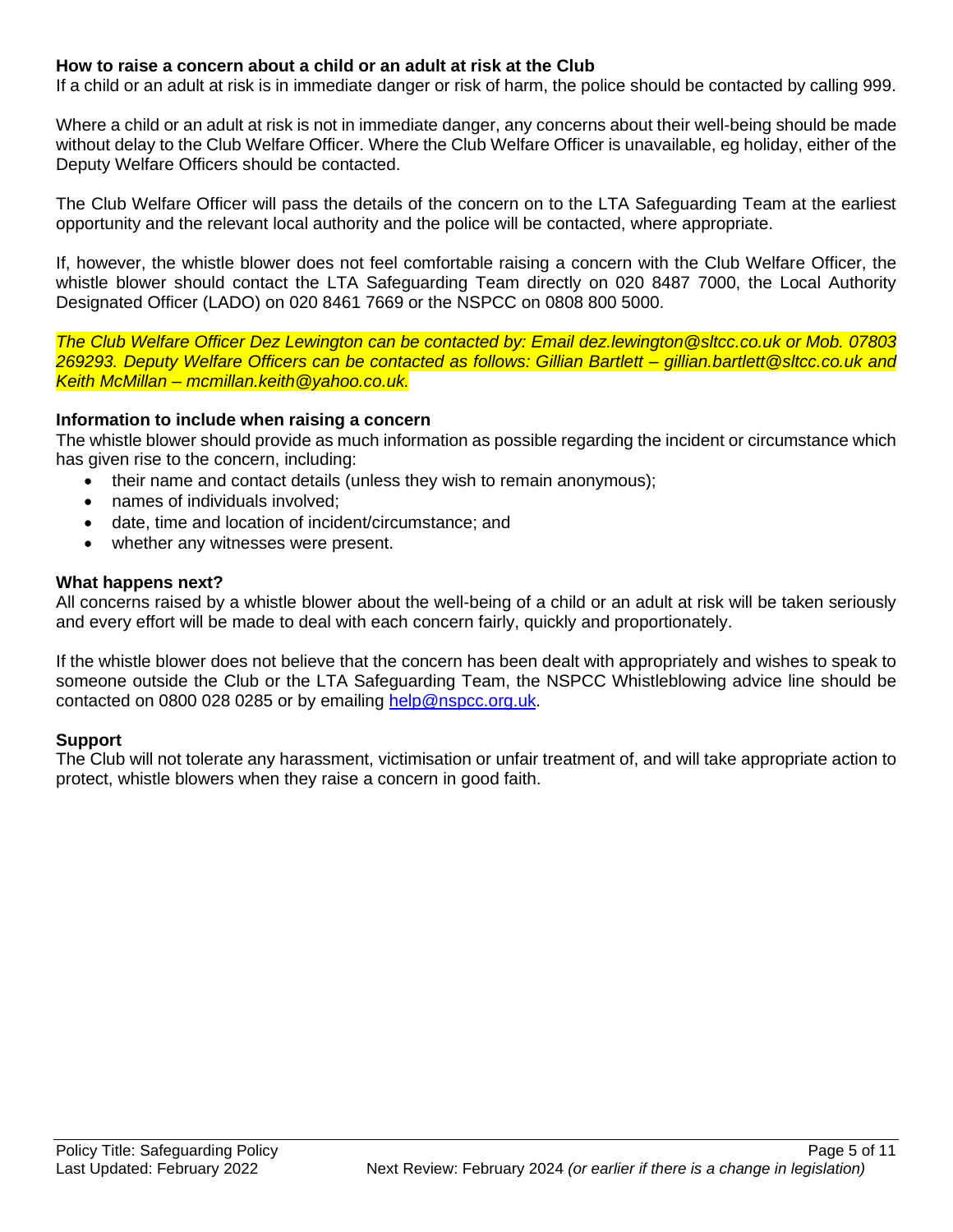# **Codes of Conduct**

#### **All members of staff, volunteers and members agree to:**

- Prioritise the well-being of all children and adults at risk at all times
- Treat all children and adults at risk fairly and with respect
- Be a positive role model. Act with integrity, even when no one is looking
- Help to create a safe and inclusive environment both on and off court
- Not allow any rough or dangerous behaviour, bullying or the use of bad or inappropriate language
- Report all allegations of abuse or poor practice to the Club Welfare Officer
- Not use any sanctions that humiliate or harm a child or adult at risk
- Value and celebrate diversity and make all reasonable efforts to meet individual needs
- Keep clear boundaries between professional and personal life, including on social media
- Have the relevant consent from parents/carers, children and adults before taking or using photos and videos
- Refrain from making physical contact with children or adults unless it is necessary as part of an emergency or congratulatory (e.g. handshake / high five)
- Refrain from smoking and consuming alcohol during Club activities or coaching sessions
- Ensure roles and responsibilities are clearly outlined and everyone has the required information and training
- Avoid being alone with a child or adult at risk unless there are exceptional circumstances
- Refrain from transporting children or adults at risk, unless this is required as part of a Club activity (e.g. away match) and there is another adult in the vehicle
- Not abuse, neglect, harm or discriminate against anyone; or act in a way that may be interpreted as such
- Not have a relationship with anyone under 18 for whom they are coaching or responsible for
- Be acutely aware of the power that coaches and coaching assistants develop over players in the coaching relationship and avoid any intimacy (sexual or otherwise) with players

#### **All children agree to:**

- Be friendly, supportive and welcoming to other children and adults
- Play fairly and honestly
- Respect Club staff, volunteers and Officials and accept their decisions
- Behave, respect and listen to your coach
- Take care of your equipment and Club property
- Respect the rights, dignity and worth of all participants regardless of age, gender, ability, race, culture, religion or sexual identity
- Not use bad, inappropriate or racist language, including on social media
- Not bully, intimidate or harass anyone, including on social media
- Not smoke, drink alcohol or drugs of any kind on Club premises or whilst representing the Club at competitions or events
- Talk to the Club Welfare Officer about any concerns or worries they have about themselves or others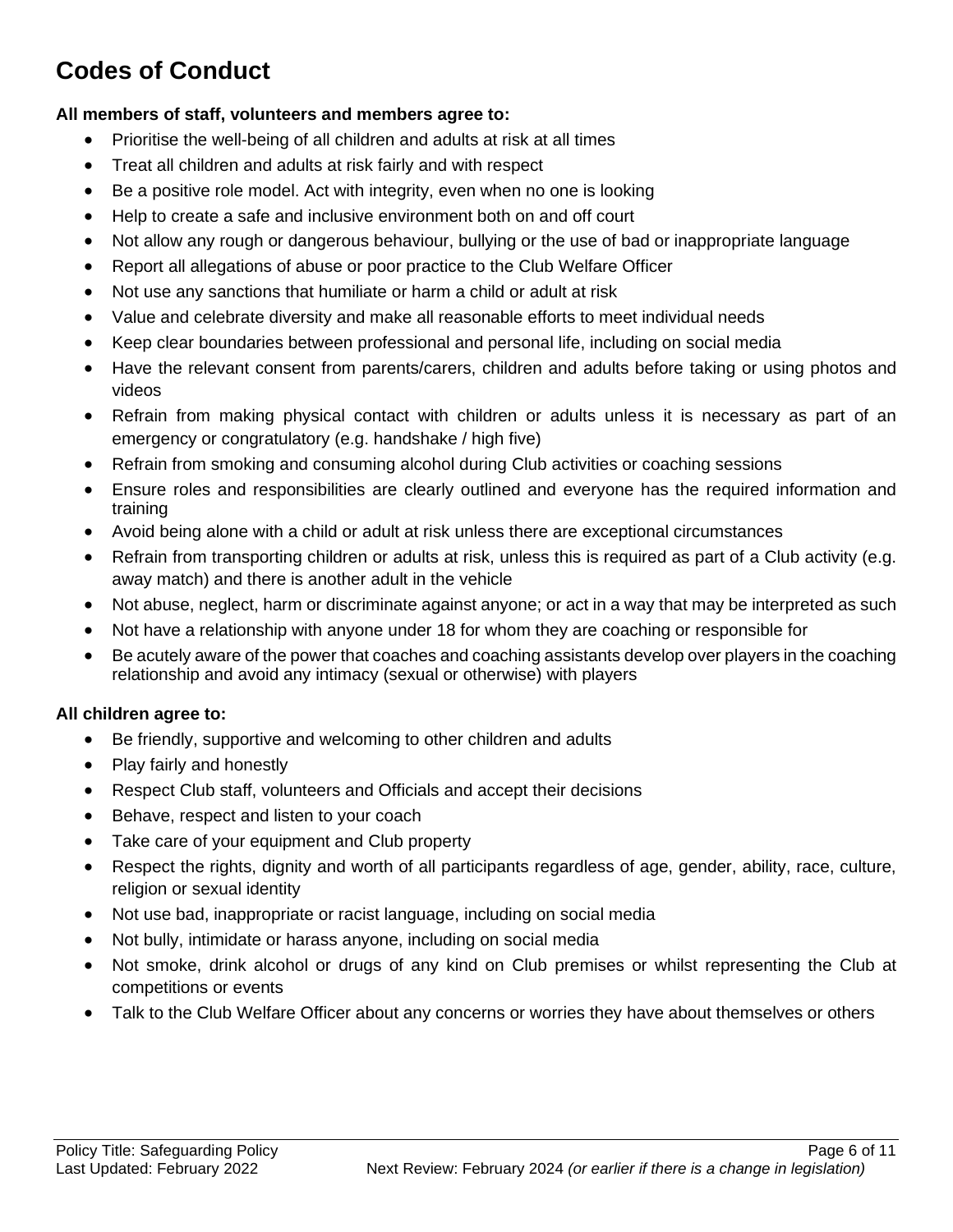#### **All parents and carers agree to:**

- Positively reinforce your child and show an interest in their tennis
- Use appropriate language at all times
- Be realistic and supportive
- Never ridicule or admonish a child for making a mistake or losing a match
- Treat all children, adults, volunteers, coaches, officials and members of staff with respect
- Behave responsibly at the venue; do not embarrass your child
- Accept the official's decisions and do not go on court or interfere with matches
- Encourage your child to play by the rules, and teach them that they can only do their best
- Deliver and collect your child punctually from the venue
- Ensure your child has appropriate clothing for the weather conditions
- Ensure that your child understands their code of conduct
- Adhere to your venue's safeguarding policy, diversity and inclusion policy, rules and regulations
- Provide emergency contact details and any relevant information about your child including medical history

This Policy is reviewed every two years (or earlier if there is a change in national legislation).

This Policy is recommended for approval by:

Club Committee Chair – Gillian Bartlett: Date: 13.02.2022 Club Welfare Officer – Dez Lewington: Club Welfare 13.02.2022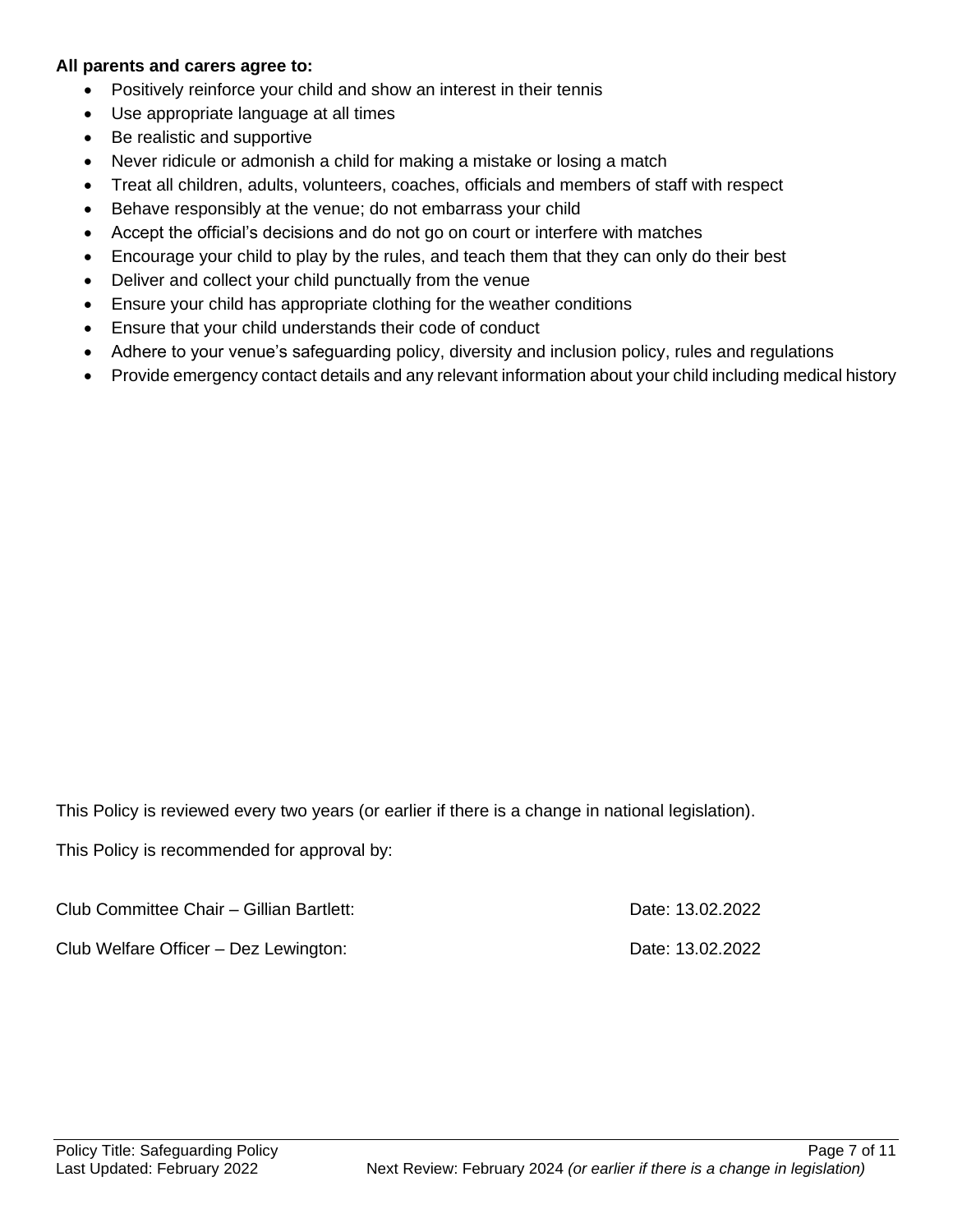## **Appendix A: Glossary of Terms**

**Safeguarding:** protecting **children** from abuse and neglect, preventing the impairment of children's health or development, ensuring that children are growing up in circumstances consistent with the provision of safe and effective care, and taking action to enable all children to have the best life chances. Enabling **adults at risk** to achieve the outcomes that matter to them in their life; protecting their right to live in safety, free from abuse and neglect. Empowering and supporting them to make choices, stay safe and raise any concerns. Beginning with the assumption that an individual is best-placed to make decisions about their own wellbeing, taking proportional action on their behalf only if someone lacks the capacity to make a decision, they are exposed to a lifethreatening risk, someone else may be at risk of harm, or a criminal offence has been committed or is likely to be committed.

#### **Abuse and neglect**

**Physical abuse:** A form of abuse which may involve hitting, shaking, throwing, poisoning, burning or scalding, drowning, suffocating or otherwise causing physical harm to a child or adult at risk. Physical harm may also be caused when a parent or carer fabricates the symptoms of, or deliberately induces illness

**Sexual abuse:** Involves forcing or enticing a child or young person to take part in abuse sexual activities, not necessarily involving a high level of violence, whether or not the child is aware of what is happening. The activities may involve physical contact, including assault by penetration (for example, rape or oral sex) or non-penetrative acts such as masturbation, kissing, rubbing and touching outside of clothing. They may also include non-contact activities, such as involving children in looking at, or in the production of, sexual images, watching sexual activities, encouraging children to behave in sexually inappropriate ways, or grooming a child in preparation for abuse (including via the internet). Sexual abuse is not solely perpetrated by adult males. Women can also commit acts of sexual abuse, as can other children

**Emotional abuse:** The persistent emotional maltreatment of a child or adult at risk such as to cause severe and persistent adverse effects on their emotional development. It may involve conveying to a child/ adult at risk that they are worthless or unloved, inadequate, or valued only insofar as they meet the needs of another person; not giving them opportunities to express their views; deliberately silencing them or 'making fun' of what they say or how they communicate. It may feature age or developmentally inappropriate expectations being imposed, including interactions that are beyond a child or adult at risk's developmental capability, as well as overprotection and limitation of exploration and learning, or preventing them participating in normal social interaction. It may involve seeing or hearing the ill-treatment of another. It may involve serious bullying (including cyber bullying), causing a child or adult at risk to feel frightened or in danger, or the exploitation or corruption of children. Some level of emotional abuse is involved in all types of maltreatment of a child, though it may occur alone.

**Neglect:** The persistent failure to meet a child/ adult at risk's basic physical and/or psychological needs, likely to result in the serious impairment of their health or development. It may involve a parent or carer failing to:

- $\circ$  provide adequate food, clothing and shelter (including exclusion from home or abandonment);
- $\circ$  protect a child/ adult at risk from physical and emotional harm or danger;
- $\circ$  ensure adequate supervision (including the use of inadequate care-givers); or
- o ensure access to appropriate medical care or treatment.

It may also include neglect of, or unresponsiveness to, a child's or adult at risk's basic emotional needs. Neglect may occur during pregnancy as a result of maternal substance abuse.

#### **Additional examples of abuse and neglect of adults at risk**

**Financial abuse**: having money or property stolen; being defrauded; being put under pressure in relation to money or other property; and having money or other property misused.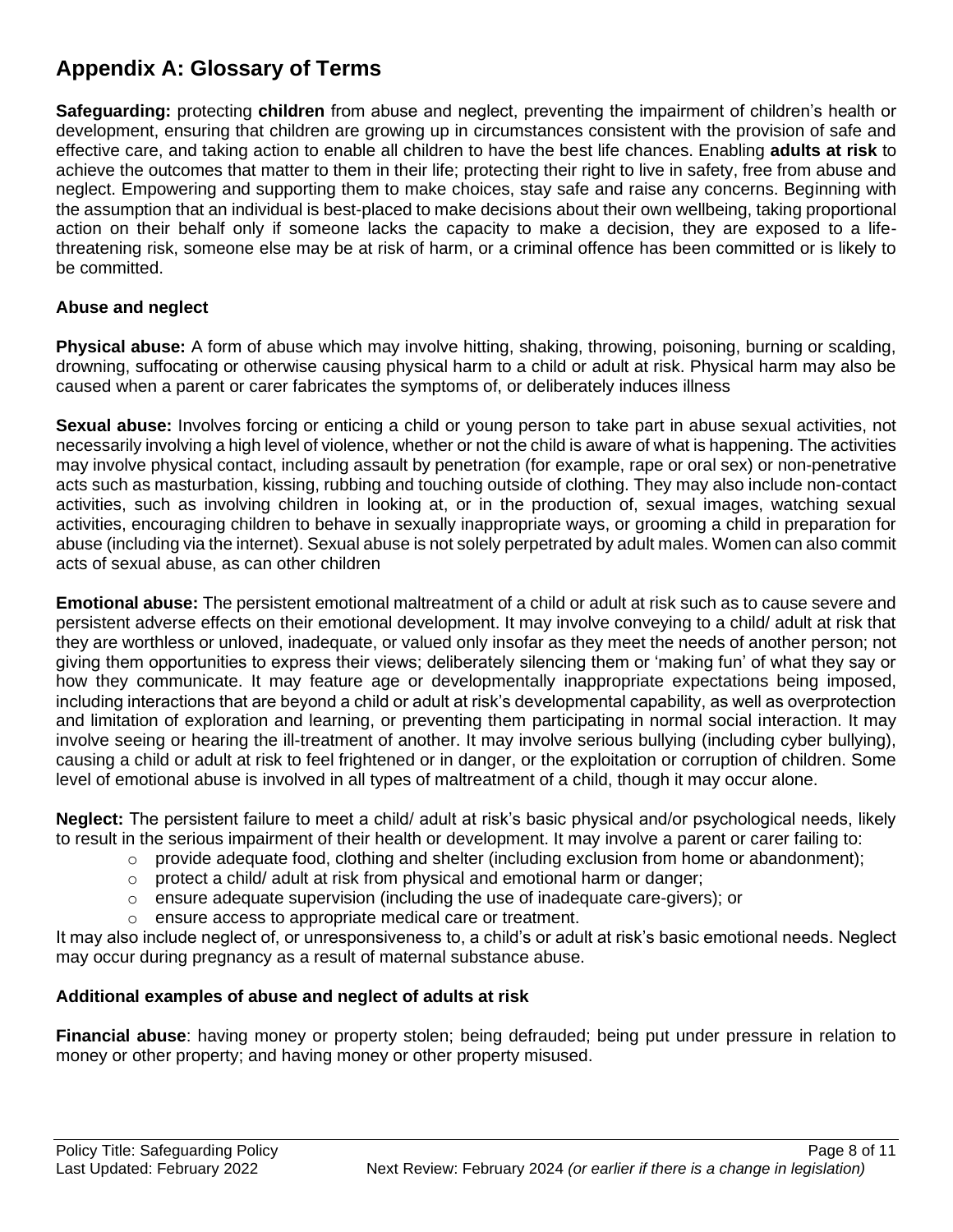**Discriminatory abuse**: treating someone in a less favourable way and causing them harm, because of their age, gender, sexuality, gender identity, disability, socio-economic status, ethnic origin, religion and any other visible or non-visible difference.

**Domestic abuse**: includes physical, sexual, psychological or financial abuse by someone who is, or has been a partner or family member. Includes forced marriage, female genital mutilation and honour-based violence (an act of violence based on the belief that the person has brought shame on their family or culture). Domestic abuse does not necessarily involve physical contact or violence.

**Psychological abuse:** including emotional abuse, threats of harm or abandonment, deprivation of contact, humiliation, blaming, controlling, intimidation, coercion, harassment, verbal abuse, isolation or withdrawal from services or supportive networks.

**Organisational abuse**: where the needs of an individual are not met by an organisation due to a culture of poor practice or abusive behaviour within the organisation.

**Self-neglect:** behaviour which threatens an adult's personal health or safety (but not that of others). Includes an adult's decision to not provide themselves with adequate food, clothing, shelter, personal hygiene, or medication (when indicated), or take appropriate safety precautions

**Modern slavery**: encompasses slavery, human trafficking, criminal and sexual exploitation, forced labour and domestic servitude. Traffickers and slave masters use whatever means they have at their disposal to coerce, deceive and force individuals into a life of abuse, servitude and inhumane treatment.

- A person who is being abused may experience more than one type of abuse
- Harassment, and bullying are also abusive and can be harmful
- Female Genital Mutilation (FGM) is now recognised as a form of physical, sexual and emotional abuse that is practised across the UK
- Child Sexual Exploitation is recognised as a form of sexual abuse in which children are sexually exploited for money, power or status
- Child trafficking is recognised as child abuse where children are often subject to multiple forms of exploitation. Children are recruited, moved or transported to, or within the UK, then exploited, forced to work or sold
- People from all cultures are subject to abuse. It cannot be condoned for religious or cultural reasons
- Abuse can have immediate and long-term impacts on someone's well-being, including anxiety, depression, substance misuse, eating disorders and self-destructive Conducts, offending and anti-social **Conduct**
- Those committing abuse are most often adults, both male and female. However, child-to-child abuse also takes place.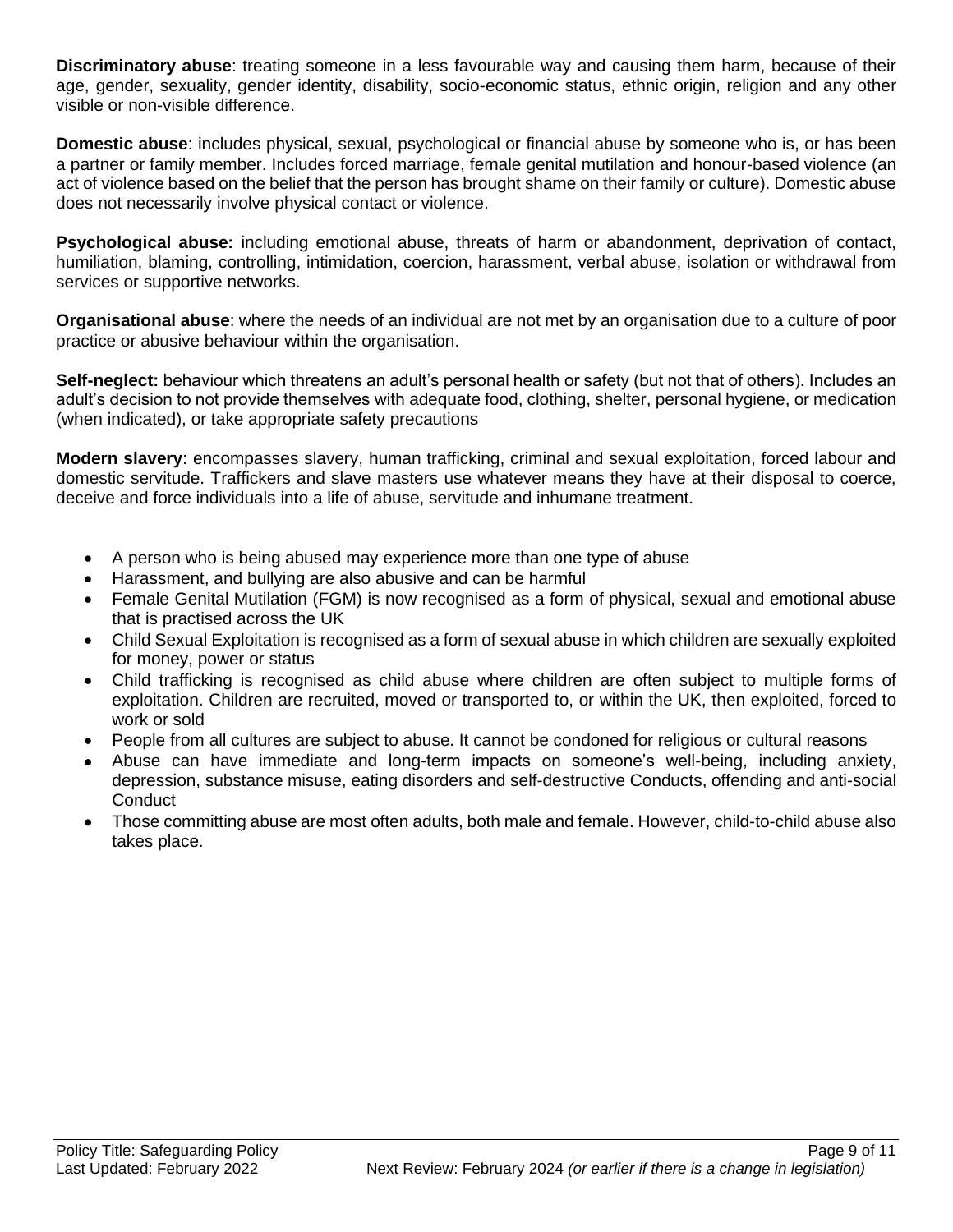## **Appendix B: What to do if a disclosure from a child or adult at risk is made to you:**

- 1. **Listen** carefully and calmly to the individual
- 2. **Reassure** the individual that they have done the right thing and what they have told you is very important
- 3. **Avoid questioning** where possible, and never ask leading questions
- 4. **Do not promise secrecy**. Let the individual know that you will need to speak to the Welfare Officer/LTA Safeguarding Team because it is in their best interest. If you intend to speak to the police or social care, you should let them know this too.
- 5. **Report the concern.** In an emergency, call the police (999), otherwise talk to the Welfare Officer/LTA Safeguarding Team as soon as possible. Do not let doubt/personal bias prevent you from reporting the allegation
- **6. Record** details of the disclosure and allegation using the LTA's online reporting a concern form within 24 hours*. If you do not have access to the online form, write down the details using what you have available then sign and date it.*